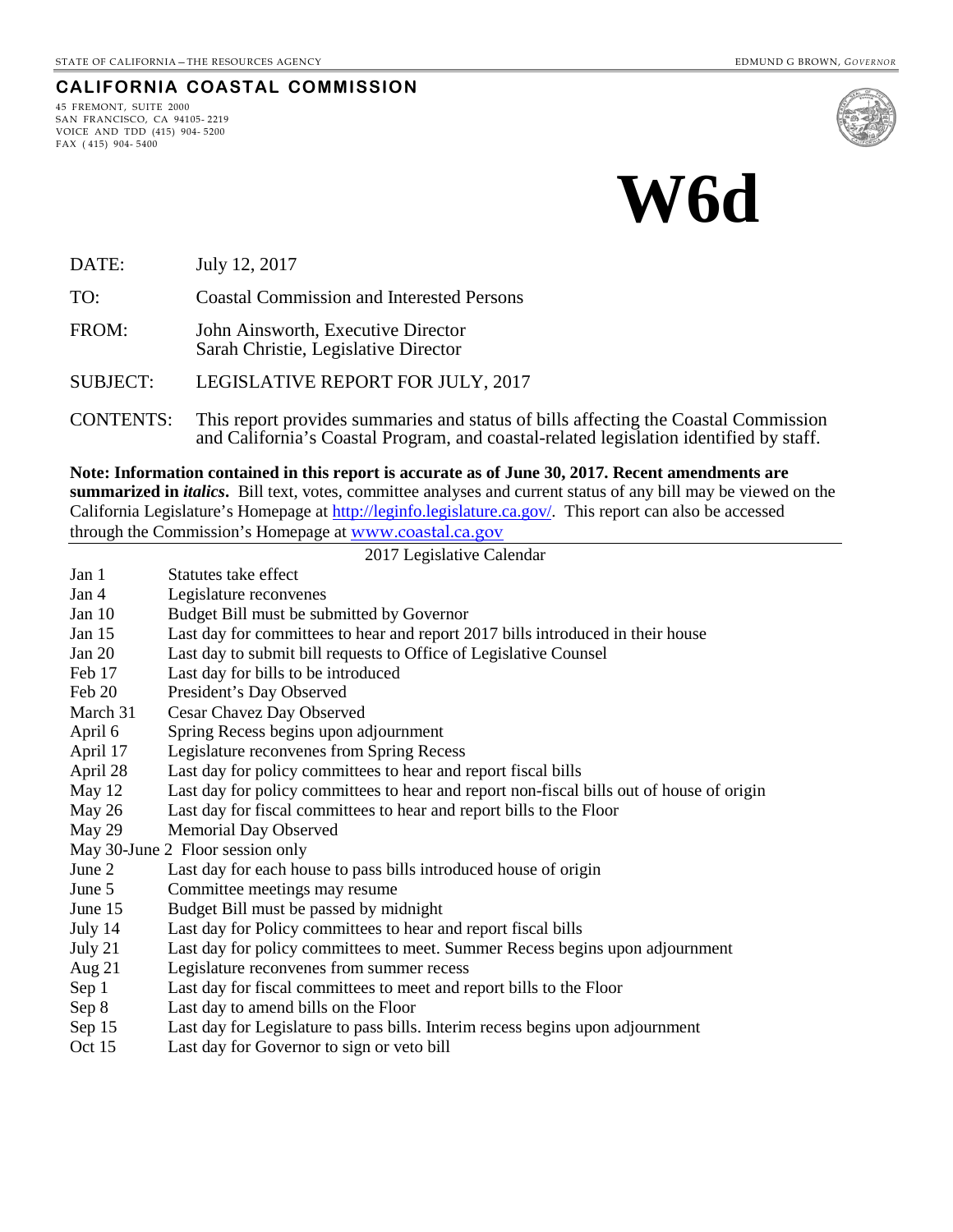## **PRIORITY LEGISLATION**

## **[AJR 15 \(Aguiar-Curry\) Federal public lands](http://leginfo.legislature.ca.gov/faces/billTextClient.xhtml?bill_id=201720180AJR15)**

This measure would urge the President of the United States, the Secretary of the Interior, and the Secretary of Agriculture to protect public lands, support the Antiquities Act of 1906, and honor the integrity of National Monuments designated by past presidents under the Act.

| Introduced    | 05/15/17                                           |
|---------------|----------------------------------------------------|
| <b>Status</b> | Chaptered. Resolution Chapter 85, Statutes of 2017 |

## **[AB 18 \(Eduardo Garcia\) California Clean Water, Climate, Coastal Protection and Outdoor](http://leginfo.legislature.ca.gov/faces/billNavClient.xhtml?bill_id=201720180AB18)  [Access For All Act of 2018](http://leginfo.legislature.ca.gov/faces/billNavClient.xhtml?bill_id=201720180AB18)**

This bill would enact the above titled Bond Act, which, if adopted by the voters at the June 5, 2018 statewide election, would authorize the issuance of State General Obligation Bonds in the amount of \$3.105 billion, to finance specified programs. The sum of \$95 million would be allocated to the State Coastal Conservancy for coastal resource protection purposes and completion of the Coastal Trail; \$18 million to the State Coastal Conservancy for climate resilience, sea level rise, ocean acidification and Pacific Flyway habitat protection; \$40 million to BCDC for the purposes of that program; \$30 million would be allocated to the California Climate Resilience Account to assist coastal communities with adaptation measures, and \$600 million, subject to appropriation by the Legislature, would be available to plan, develop and implement climate adaptation projects that protect coastal and rural communities adapt to climate change impacts. *Amendments of 03/08 added \$100,000,000 to fund lower cost visitor serving projects on coastal public lands or coastal lands owned by non-profits.* 

| Introduced    | 12/05/16      |
|---------------|---------------|
| Last Amended  | 03/08/17      |
| <b>Status</b> | Senate Rules. |

## **[AB 96 \(Ting\) Budget Act of 2017-18](http://leginfo.legislature.ca.gov/faces/billNavClient.xhtml?bill_id=201720180AB96)**

This bill will make appropriations in support of the State of California for public purposes, including the California Coastal Commission's annual budget.

| Introduced   | 01/10/17                   |
|--------------|----------------------------|
| Last Amended | 05/31/17                   |
| Status       | Assembly Budget Committee. |

#### **[AB 184 \(Berman\) Sea level rise planning: data base](http://leginfo.legislature.ca.gov/faces/billNavClient.xhtml?bill_id=201720180AB184)**

This bill would repeal Section 30968 of the Public Resources Code, deleting the January 1, 2018 sunset date for agencies to regularly submit specified information to the Natural Resources Agency for inclusion in the state's Sea Level Rise Data Base. *Amendments of 05/23 extend sunset date to January 1, 2023.* 

| Introduced    | 01/19/17                                               |
|---------------|--------------------------------------------------------|
| Last Amended  | 0.5/23/17                                              |
| <b>Status</b> | Senate Appropriations Committee. Hearing date 06/26/17 |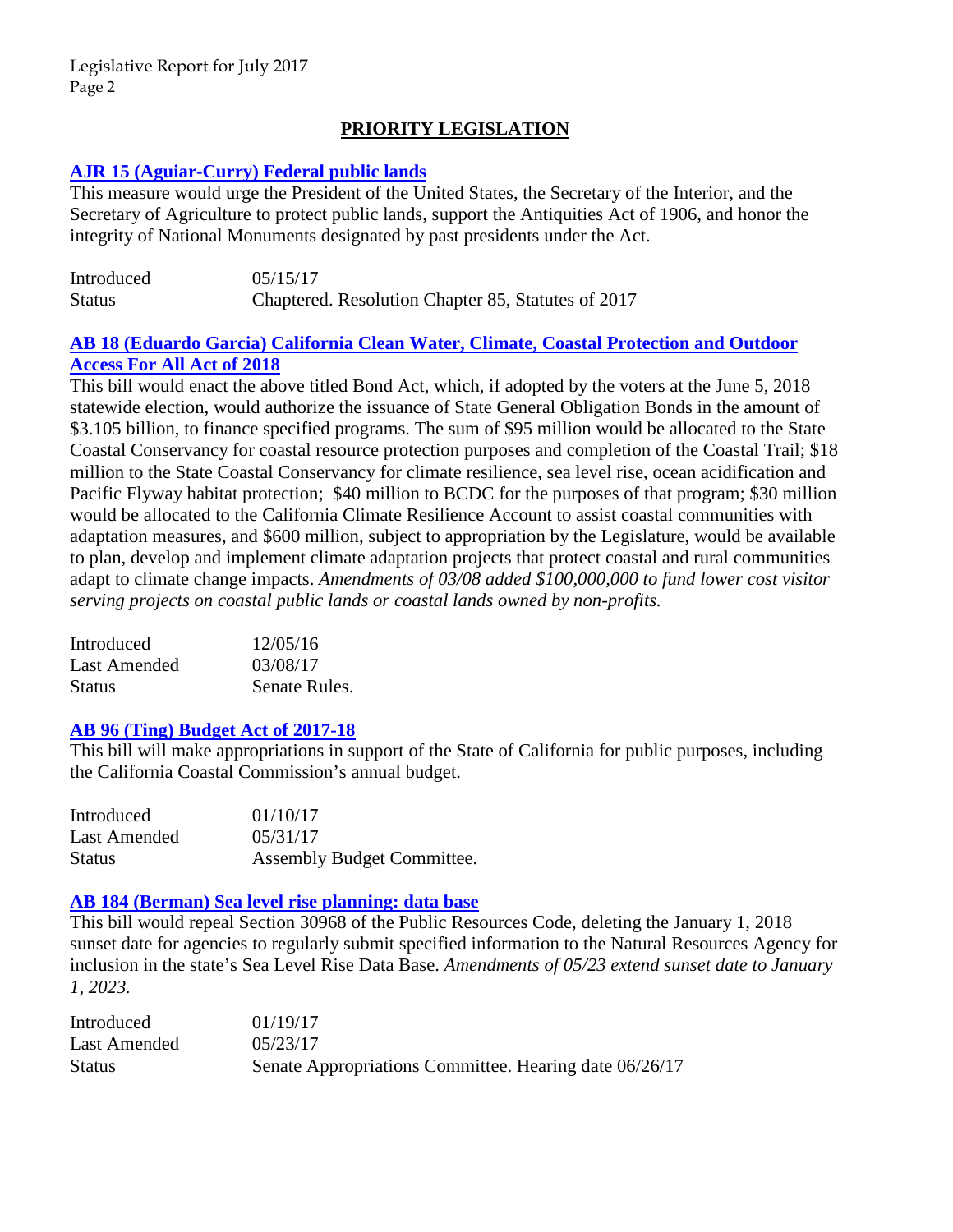## **[AB 250 \(Gonzalez\) State Coastal Conservancy: Lower Cost Coastal Accommodations Program](http://leginfo.legislature.ca.gov/faces/billNavClient.xhtml?bill_id=201720180AB250)**

This bill would direct the State Coastal Conservancy to work with State Parks and the Coastal Commission to prepare and implement a Lower Cost Visitor Serving Accommodations plan within and adjacent to the coastal zone. The bill would authorize the Conservancy to identify and test various measures that support the identification, development, improvement and operation of lower cost accommodations by private entities. *Amendments of 05/30 authorize in lieu fees that have been assessed but not expended by January 1, 2018 to be expended by the Conservancy for projects meeting the criteria of this bill, upon appropriation by the Legislature or allocation by a local public agency to the Conservancy. Amendments agreed to in policy committee delete the Appropriations Committee amendment and give the Commission the authority to reclaim and reassign LCVS in lieu fees to projects which meet the original intent of the fee, upon a written finding of the Executive Director.* 

| <b>Commission Position Support</b> |                                  |
|------------------------------------|----------------------------------|
| <b>Status</b>                      | Senate Appropriations Committee. |
| Last Amended                       | 05/30/17                         |
| Introduced                         | 01/30/17                         |

#### **[AB 313 \(Gray\) Water](http://leginfo.legislature.ca.gov/faces/billNavClient.xhtml?bill_id=201720180AB313)**

This bill would create a new Water Rights Division within the Office of Administrative Law (OAL), staffed by a minimum of four attorneys with no less than 8 years of legal experience with water rights law. The bill would transfer the State Water Resources Control Board's Cease and Desist and Administrative Penalty authority from the Executive Director (current law) to an administrative law judge (ALJ) within the OAL's Water Rights Division. *Per amendments agreed to in the Senate Natural Resources Committee on 06/27, the ALJ's decision would be subject to review by the SWRCB.*

| Introduced    | 02/06/17                   |
|---------------|----------------------------|
| Last Amended  | 04/18/17                   |
| <b>Status</b> | Senate Judiciary Committee |

#### **[AB 366 \(Obernolte\) Water supply: new residential development: building permits](http://leginfo.legislature.ca.gov/faces/billNavClient.xhtml?bill_id=201720180AB366)**

This bill would allow the issuance of a building permit where the source of the water supply is delivered from a legal source by a licensed hauler. Existing law prohibits new residential development where the water supply would be provided by bottled water, a vending machine or a water hauler. *Amendments of 06/20 make minor, technical changes.*

| Introduced    | 02/08/17                                                       |
|---------------|----------------------------------------------------------------|
| Last Amended  | 06/20/17                                                       |
| <b>Status</b> | Senate Environmental Quality Committee. Hearing date 07/05/17. |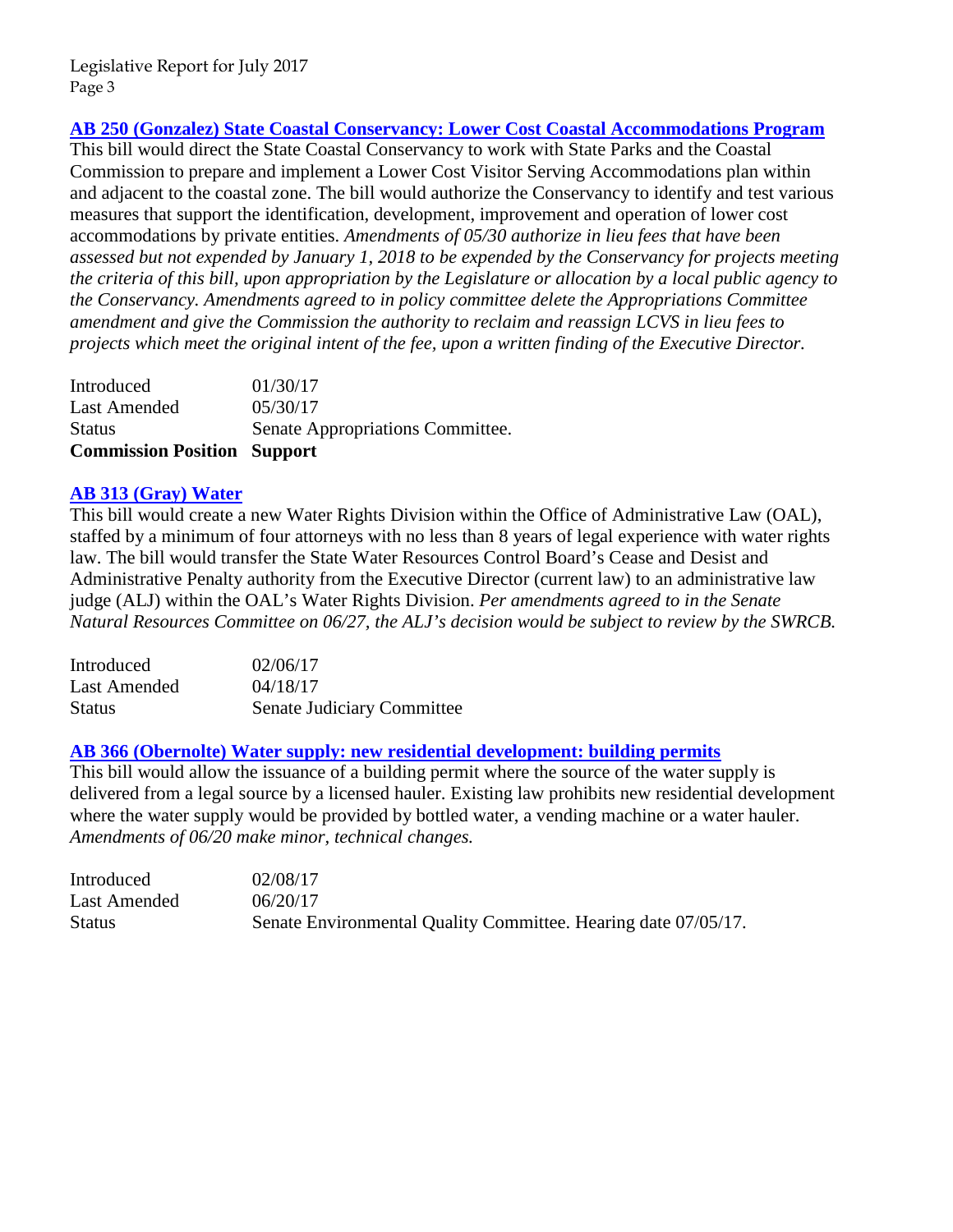## **[AB 388 \(Mullin\) Greenhouse Gas Reduction Fund: wetland restoration projects](http://leginfo.legislature.ca.gov/faces/billNavClient.xhtml?bill_id=201720180AB388)**

This bill will authorize the use of GGRF moneys for the beneficial reuse of dredged materials for wetland restoration projects, provided that the investment furthers the purposes of the California Global Warming Solutions Act of 2006 (AB 32). *Amendments of 06/22 make minor, technical changes.*

| Introduced    | 02/09/17                                                             |
|---------------|----------------------------------------------------------------------|
| Last Amended  | 06/22/17                                                             |
| <b>Status</b> | Senate Natural Resources and Water Committee. Hearing date 07/11/17. |

#### **[AB 457 \(Cunningham\) Saline water conversion: Diablo Canyon Nuclear Plant](http://leginfo.legislature.ca.gov/faces/billNavClient.xhtml?bill_id=201720180AB457)**

This bill would require the Public Utilities Commission to contract with an independent third party to study of the feasibility of utilizing Diablo Canyon's existing desalination facility for local water use as part of the decommissioning process.

| Introduced    | 02/13/17                |
|---------------|-------------------------|
| Last Amended  | 0.5/26/17               |
| <b>Status</b> | Senate Rules Committee. |

#### **[AB 494 \(Bloom\) Land use: accessory dwelling units](http://leginfo.legislature.ca.gov/faces/billNavClient.xhtml?bill_id=201720180AB494)**

This bill makes minor clarifications to Government Code Section 65852.2, related to accessory dwelling units (ADUs). The bill clarifies that ADUs may be rented separately from the main house, defines "tandem parking" and clarifies that a studio, pool house, or other similar structure may be converted to an ADU consistent with the requirements of the section. The bill provides that parking requirements for ADUs cannot exceed one space per unit or per bedroom, whichever is less, and that no setback is required for an existing garage that is converted to a portion of an ADU.

| Introduced    | 02/13/17                                 |
|---------------|------------------------------------------|
| Last Amended  | 03/28/17                                 |
| <b>Status</b> | Senate Governance and Finance Committee. |

#### **[AB 554 \(Cunningham\) Desalination: statewide goal](http://leginfo.legislature.ca.gov/faces/billNavClient.xhtml?bill_id=201720180AB554)**

This bill would establish a statewide goal of desalinating 300,000 acre-feet per year of drinking water by 2025, and 500,000 acre-feet per year by 2030. *Amendments of 03/27 make non-substantive changes to the findings portion of the bill.* 

| Introduced    | 02/14/17                                                  |
|---------------|-----------------------------------------------------------|
| Last Amended  | 03/27/17                                                  |
| <b>Status</b> | Assembly Appropriations Committee. Held Under Submission. |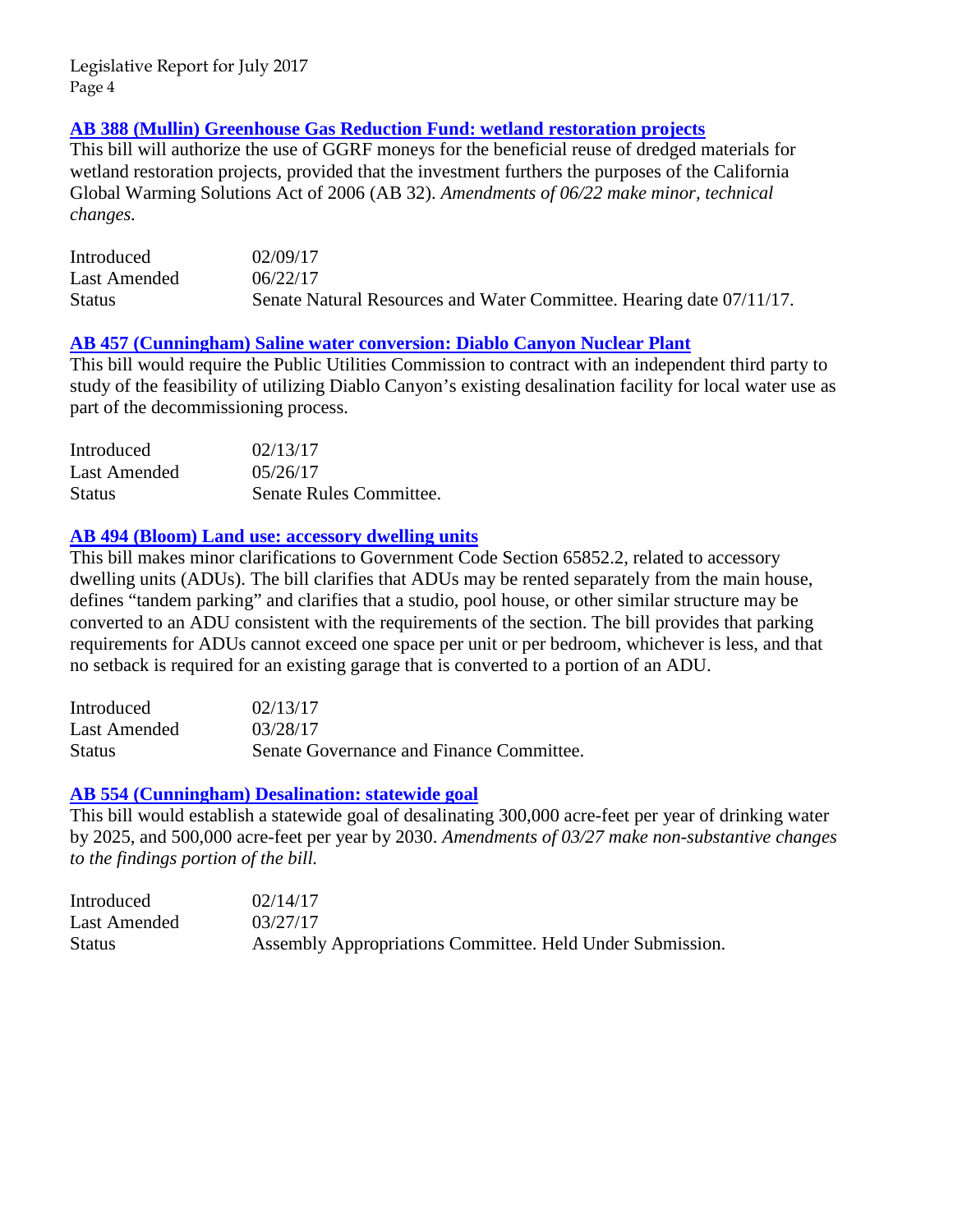## **[AB 663 \(Bloom\) Coastal resources: housing](http://leginfo.legislature.ca.gov/faces/billNavClient.xhtml?bill_id=201720180AB663)**

This bill would reinstate the Coastal Act affordable housing policies that were repealed in 1981. The bill would also repeal language precluding the Commission from requiring local governments to include affordable housing policies in their LCPs*. Amendments of 04/19 add a 5 year sunset provision.*

| <b>Commission Position Support</b> |
|------------------------------------|
| Assembly Inactive File.            |
| 04/19/17                           |
| 02/14/17                           |
|                                    |

#### **[AB 684 \(Stone\) California Coastal Commission: ex parte communications: data base](http://leginfo.legislature.ca.gov/faces/billNavClient.xhtml?bill_id=201720180AB684)**

This bill would require the Commission, by July 1, 2018, to develop and implement an online data base for the reporting of ex parte communications. The bill would require that the database be publicly searchable, and that all ex-parte communications must be posted on line within 7 days of the communication. Communications taking place less than 7 days prior to the hearing must be posted on line prior to the beginning of the meeting at which the matter is to be discussed. *Amendments of 06/29 require the Commission to provide training and technical support to Commissioners upon request; and provide that if an Commissioner is unable to post an ex parte communication on the database due to a problem with the Server within 2 days of the hearing, the Commissioner shall verbally disclose the ex parte on the matter from the dais, and state the reason for not posting the ex parte. The communication must be posted on the database as soon as the technical issue is resolved.* 

| Introduced   | 02/15/17                                                  |
|--------------|-----------------------------------------------------------|
| Last Amended | 06/29/17                                                  |
| Status       | Senate Natural Resources Committee. Hearing date 07/11/17 |

#### **[AB 725 \(Levine\) State beaches and parks: smoking ban](http://leginfo.legislature.ca.gov/faces/billNavClient.xhtml?bill_id=201720180AB725)**

This bill would make it a civil misdemeanor to smoke cigars or cigarettes on state coastal beaches, punishable by fines up to \$250. The bill would authorize the State Parks Director to post signs regarding smoking restrictions, as well as to designate areas within a state park unit that is exempt from the ban.

| Introduced | 02/15/17                         |
|------------|----------------------------------|
| Status     | Senate Appropriations Committee. |

#### **[AB 816 \(Kiley\) Webcasts of public meetings and workshops](http://leginfo.legislature.ca.gov/faces/billTextClient.xhtml?bill_id=201720180AB816)**

This bill would require all boards and commissions within the Natural Resources Agency and the Environmental Protection Agency provide a live webcast of all public meetings in a manner that allows for listeners and viewers to provide public comment. The bill does not apply to meetings held at "non-agency" sites as defined: "A location other than agency headquarters or state government buildings or facilities where the primary operations of the agency...take place."

| Introduced    | 02/15/17                                                            |
|---------------|---------------------------------------------------------------------|
| <b>Status</b> | Senate Natural Resources and Water Committee. Hearing date 07/11/17 |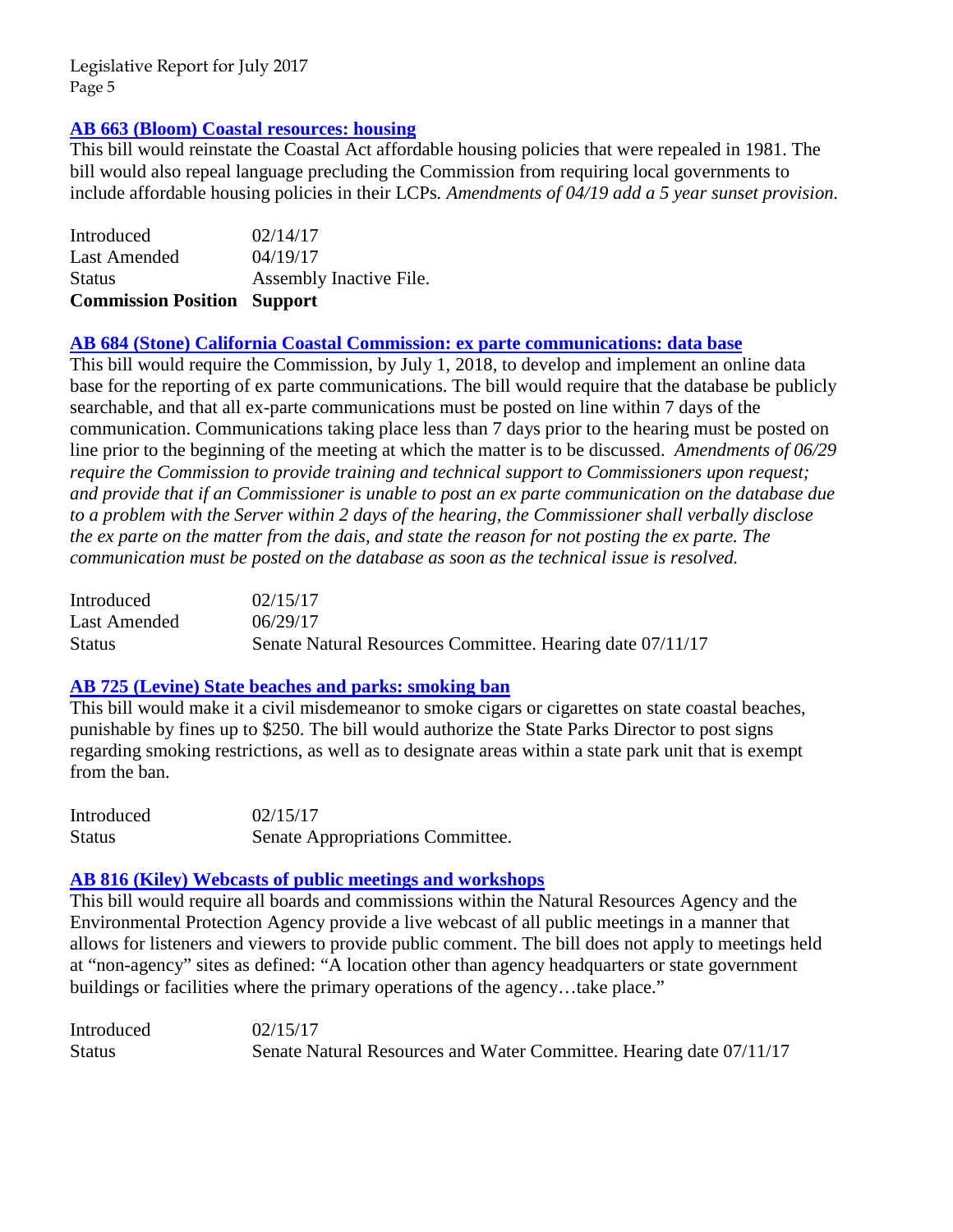## **[AB 1077 \(O'Donnell\) Off-highway vehicles](http://leginfo.legislature.ca.gov/faces/billNavClient.xhtml?bill_id=201720180AB1077)**

This bill would indefinitely extend the authorization for the Department of State Parks' authorization to administer the Off-Highway Motor Vehicle Recreation Program. Amendments of 04/05 extend the sunset date to *January 1, 2019, unless a specified report is not received by the Legislature by January 1, 2018, in which case the act would be repealed on July 1, 2018.* 

| Introduced    | 02/16/17                                                  |
|---------------|-----------------------------------------------------------|
| Last Amended  | 04/05/17                                                  |
| <b>Status</b> | Assembly Appropriations Committee. Held Under Submission. |

#### **[AB 1129 \(Stone\) California Coastal Commission](http://leginfo.legislature.ca.gov/faces/billNavClient.xhtml?bill_id=201720180AB1129)**

This bill would require that shoreline protective devices and would amend PRC 30235 to define "existing structure" as structures built prior to January 1, 1977, and to specify that shoreline protective devices must be approves consistent with Coastal Act policies protecting public access, shoreline ecology, natural landforms and other impacts on coastal resources. The bill would specify that emergency permits issued for shoreline protective devices are intended to allow the minimum amount of temporary development necessary to address the emergency situation. The bill would also amend PRC 30821 to allow for the imposition of administrative penalties for unpermitted shoreline protective devices.

| <b>Commission Position Support</b> |
|------------------------------------|
| Assembly Inactive File.            |
| 02/09/17                           |
| 02/17/17                           |
|                                    |

#### **[AB 1151 \(Gloria\) Vaquita-harmful fish and fish products](http://leginfo.legislature.ca.gov/faces/billNavClient.xhtml?bill_id=201720180AB1151)**

This bill would make it unlawful to sell, offer for sale, trade or distribute fish or fish products whose capture methods are harmful to the critically endangered vaquita, the world's smallest and most rare cetacean, found only in the northern Gulf of Mexico. This bill would prohibit the sale of fish species which are caught through the use of gill nets in vaquita habitat. *Amendments of 05/30 would require the Department of Fish and Wildlife to adopt regulations to enforce the prohibition by January 1, 2019, and prohibit the Department from taking any enforcement actions pursuant to the regulations prior to July 1, 2019.* 

| Introduced    | 02/17/17                                                          |  |
|---------------|-------------------------------------------------------------------|--|
| Last Amended  | 05/30/17                                                          |  |
| <b>Status</b> | Senate Natural Resources and Committee. Hearing date 06/27/17     |  |
|               | <b>Commission Position Recommend Support – Analysis attached.</b> |  |

#### **[AB 1281 \(Limon\) State parks: climate change: study](http://leginfo.legislature.ca.gov/faces/billNavClient.xhtml?bill_id=201720180AB1281)**

This bill would require the Department of Parks and Recreation to conduct a study that includes recommendations for actions needed to address the impacts of climate change at state parks by July 1, 2018.

| Introduced    | 02/17/17                                                  |
|---------------|-----------------------------------------------------------|
| Last Amended  | 03/30/17                                                  |
| <b>Status</b> | Assembly Appropriations Committee. Held under submission. |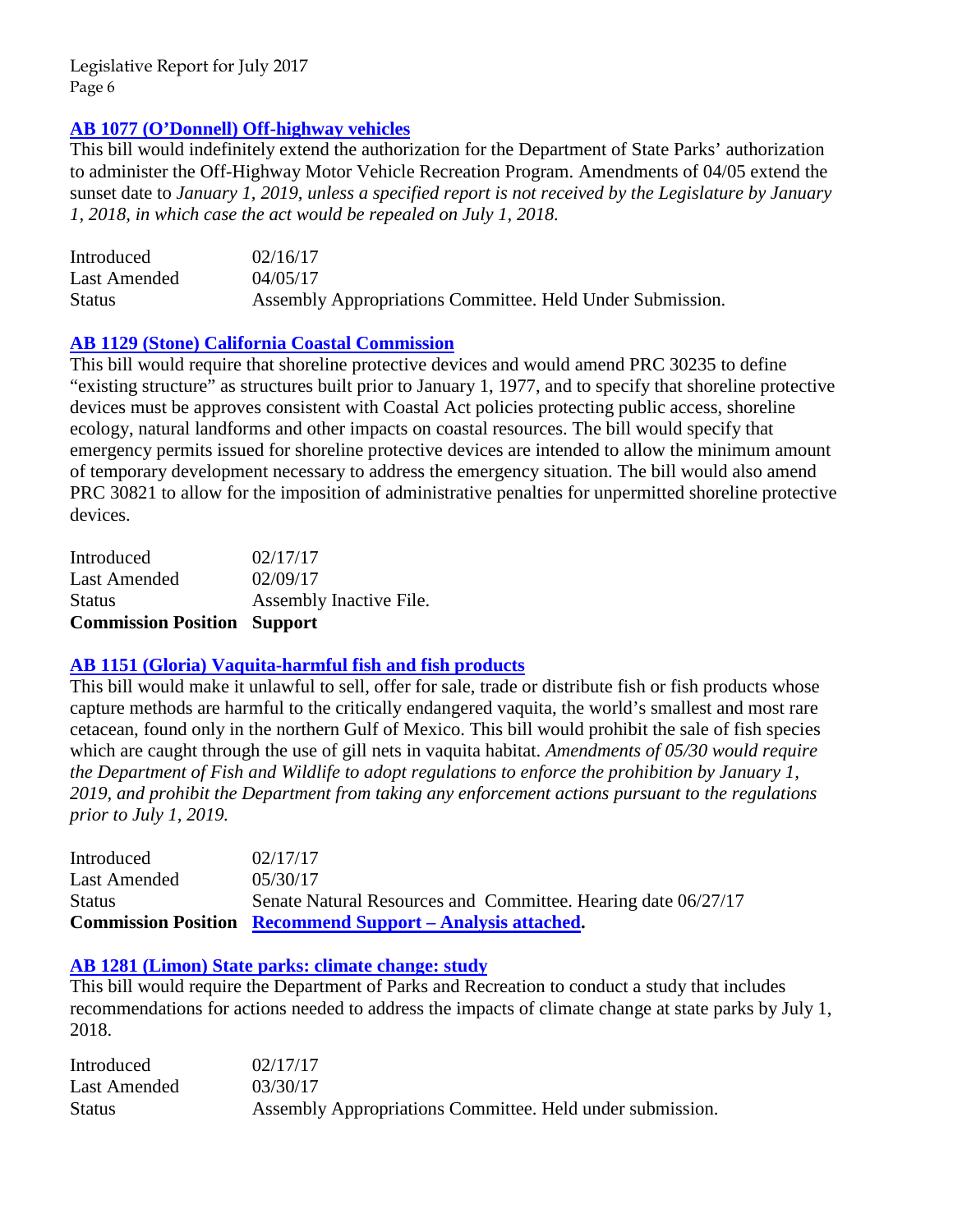## **[AB 1282 \(Mullin\) Transportation Permitting Task Force](http://leginfo.legislature.ca.gov/faces/billNavClient.xhtml?bill_id=201720180AB1282)**

This bill would require the Natural Resources Secretary to establish an interagency Transportation Task Force consisting of specified agencies including the Coastal Commission, for the purpose of establishing early engagement practices and deadlines for permitting transportation projects. *The Secretary would prepare and submit a report to the Legislature on the taskforce's findings. Amendments of 06/29 delete the EPA Secretary and the Department of Water Resources from the task force, and add the SWRCB and RWQCBs.* 

| Introduced    | 02/17/17                                                            |
|---------------|---------------------------------------------------------------------|
| Last Amended  | 06/29/17                                                            |
| <b>Status</b> | Senate Transportation and Housing Committee. Hearing date 06/27/17. |

## **[AB 1594 \(Bloom\) Ocean protection: plastic pollution](http://leginfo.legislature.ca.gov/faces/billNavClient.xhtml?bill_id=201720180AB1594)**

This bill would require the Ocean Protection Council on or before March 1, 2018, to complete exiting data on the primary sources of plastics pollution in the ocean, as determined by an analysis of coastal cleanup efforts in the state. The report would include recommendations to the Legislature regarding possible legislative actions or other measures to reduce plastics pollution in coastal beaches and ocean waters. The bill would also require the Council to report to the Legislature on the status of the OPC's 13-point plan to prevent and reduce marine debris, as outlined by the Council's 2007 resolution. *Amendments of 06/26 strike the previous provisions and state that it is the intent of the Legislature to increase the diversion of single-use food packaging in order to reduce a primary source of litter and marine debris.* 

| Introduced    | 02/17/17                |
|---------------|-------------------------|
| Last Amended  | 06/26/17                |
| <b>Status</b> | Senate Rules Committee. |

**[AB 1642 \(Caballero\) California Coastal Commission: ex parte communications: disclosure](http://leginfo.legislature.ca.gov/faces/billNavClient.xhtml?bill_id=201720180AB1642)**

This bill would require the Director of the Coastal Commission to post all written ex parte communication disclosures on the Commission's internet website.

Introduced 02/17/17 Status Assembly Rules Committee.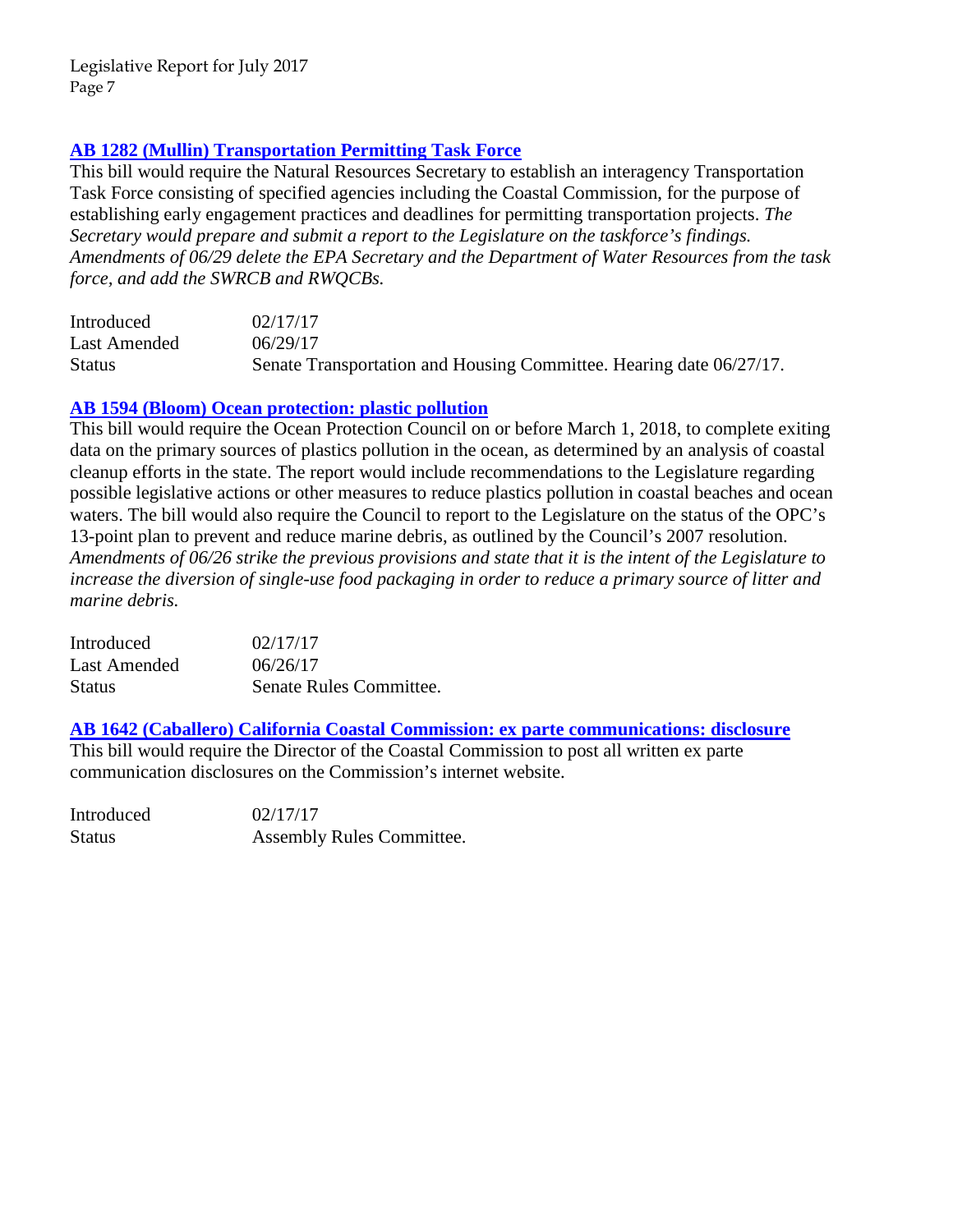## **[SB 5 \(De Leon\) California Drought, Water, Parks, Climate, Coastal Protection and Outdoor](http://leginfo.legislature.ca.gov/faces/billNavClient.xhtml?bill_id=201720180SB5)  [Access for All Act of 2018](http://leginfo.legislature.ca.gov/faces/billNavClient.xhtml?bill_id=201720180SB5)**

This bill would enact the above titled Bond Act, which, if adopted by the voters at the June 5, 2018 statewide election, would authorize the issuance of State General Obligation Bonds in the amount of \$3.5 billion, to finance specified programs. Half of the funding would go toward investments in park, trails and other projects that promote social and environmental equity and enhance disadvantaged communities, and half would be spent on clean drinking water and drought preparedness projects. Of the \$400 million for climate adaptation and resiliency projects, \$42 million would be allocated to the San Francisco Bay Area Conservancy Program for program purposes; \$99,840,000 for Division 21 purposes, including \$30 million for restoration of Southern steelhead habitat, and \$3 million to the Coastal Conservancy's Santa Ana River Conservancy Program. *Amendments of 05/26 direct agencies receiving funding from this measure to conduct outreach to diverse populations, and take actions to increase visitation and access by diverse and minority populations.* 

| Introduced    | 12/05/16                         |
|---------------|----------------------------------|
| Last Amended  | 05/26/17                         |
| <b>Status</b> | <b>Assembly Rules Committee.</b> |

## **[SB 35 \(Wiener\) Planning and zoning: streamlined approval process](http://leginfo.legislature.ca.gov/faces/billVersionsCompareClient.xhtml?bill_id=201720180SB35&cversion=20170SB3594AMD)**

This bill would provide that multi-family housing (two or more units) which meets certain criteria related to siting, zoning, and deed restrictions for affordability, among others, shall be eligible for a streamlined approval process. The bill is based on the Governor's "by right" housing proposal of 2016, including many of the alternative proposals voiced by groups in opposition. The current version of the bill excludes the coastal zone.

| Introduced    | 12/05/16                    |
|---------------|-----------------------------|
| Last Amended  | 06/20/17                    |
| <b>Status</b> | Assembly Housing Committee. |

## **[SR 35 \(Jackson\) Oil and gas leasing in federal waters off California](http://leginfo.legislature.ca.gov/faces/billTextClient.xhtml?bill_id=201720180SR35&search_keywords=Marine+Sanctuaries)**

This measure states the Senate's strong and unequivocal support of the current moratorium on new offshore oil and gas leasing in federal waters, and opposes any attempts to modify the prohibition.

| Introduced    | 05/01/17  |
|---------------|-----------|
| <b>Status</b> | Enrolled. |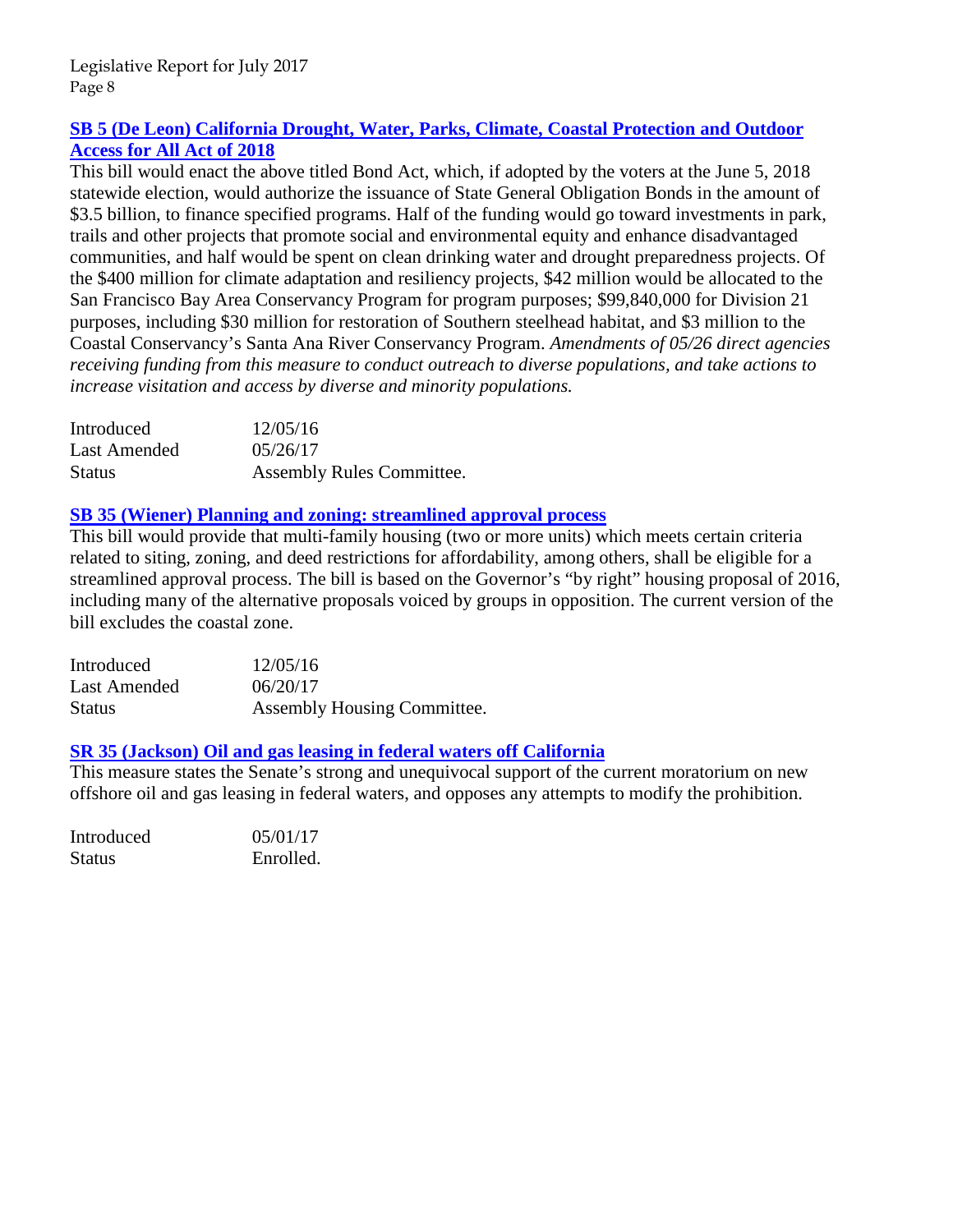## **[SB 42 \(Hill\) Public lands: Martins Beach: property acquisition](http://leginfo.legislature.ca.gov/faces/billNavClient.xhtml?bill_id=201720180SB42)**

This bill would create the Martins Beach Subaccount within the Kapiloff Land Bank Fund, and make an appropriation \$360,000 from the General Fund to the subaccount to enable the State Lands Commission (SLC) to purchase of a public right-of-way to Martins Beach in San Mateo County. The bill would authorize the SLC to transfer up to \$1 million for expenditure to secure said access, either through eminent domain or negotiated settlement. This bill requires a 2/3 vote. Amendments of 05/26 authorize the SLC to deposit funds from San Mateo County into the Subaccount. Amendments of 06/22 specify that any expenditure of funds transferred from the Kapiloff fund for acquisition must not involve imminent domain.

| Introduced    | 12/05/16                                             |
|---------------|------------------------------------------------------|
| Last Amended  | 06/22/17                                             |
| <b>Status</b> | Assembly Judiciary Committee. Hearing Date 07/11/17. |

## **[SB 44 \(Jackson\) Coastal Oil Well Cleanup Act](http://leginfo.legislature.ca.gov/faces/billNavClient.xhtml?bill_id=201720180SB44)**

This bill would require the State Lands Commission (SLC) to conduct a statewide assessment of improperly abandoned "legacy" oil wells along the coast for which there is no responsible party; identify those with a high priority for remediation; survey and monitor natural oil seeps in state waters, begin remediation efforts in cooperation with the Department of Oil Gas and Geothermal Resources, and allocate \$2 million per year from State Tidelands Revenue to support the program. *Amendments of 5/26 require the SLC to report annually to the Legislature and specified committees on the activities and effectiveness of the program.* 

| Assembly Natural Resources Committee. Hearing Date 07/10/17. |
|--------------------------------------------------------------|
|                                                              |
|                                                              |
|                                                              |

## **[SR 44 \(Jackson\) National Marine Sanctuaries](http://leginfo.legislature.ca.gov/faces/billNavClient.xhtml?bill_id=201720180SR44)**

This measure states the Senate's commitment to defending U.S. National Marine Sanctuaries, and the designation and expansion of National Marine Sanctuaries according to the current federal process.

| Introduced    | 06/06/17  |
|---------------|-----------|
| <b>Status</b> | Enrolled. |

## **[SB 96 \(Committee on Budget and Fiscal Review\) Budget Act of 2017-18](http://leginfo.legislature.ca.gov/faces/billNavClient.xhtml?bill_id=201720180SB96)**

This bill will make appropriations in support of the State of California for public purposes including the California Coastal Commission's annual budget.

| Introduced   | 01/10/17   |
|--------------|------------|
| Last Amended | 06/09/17   |
| Status       | Chaptered. |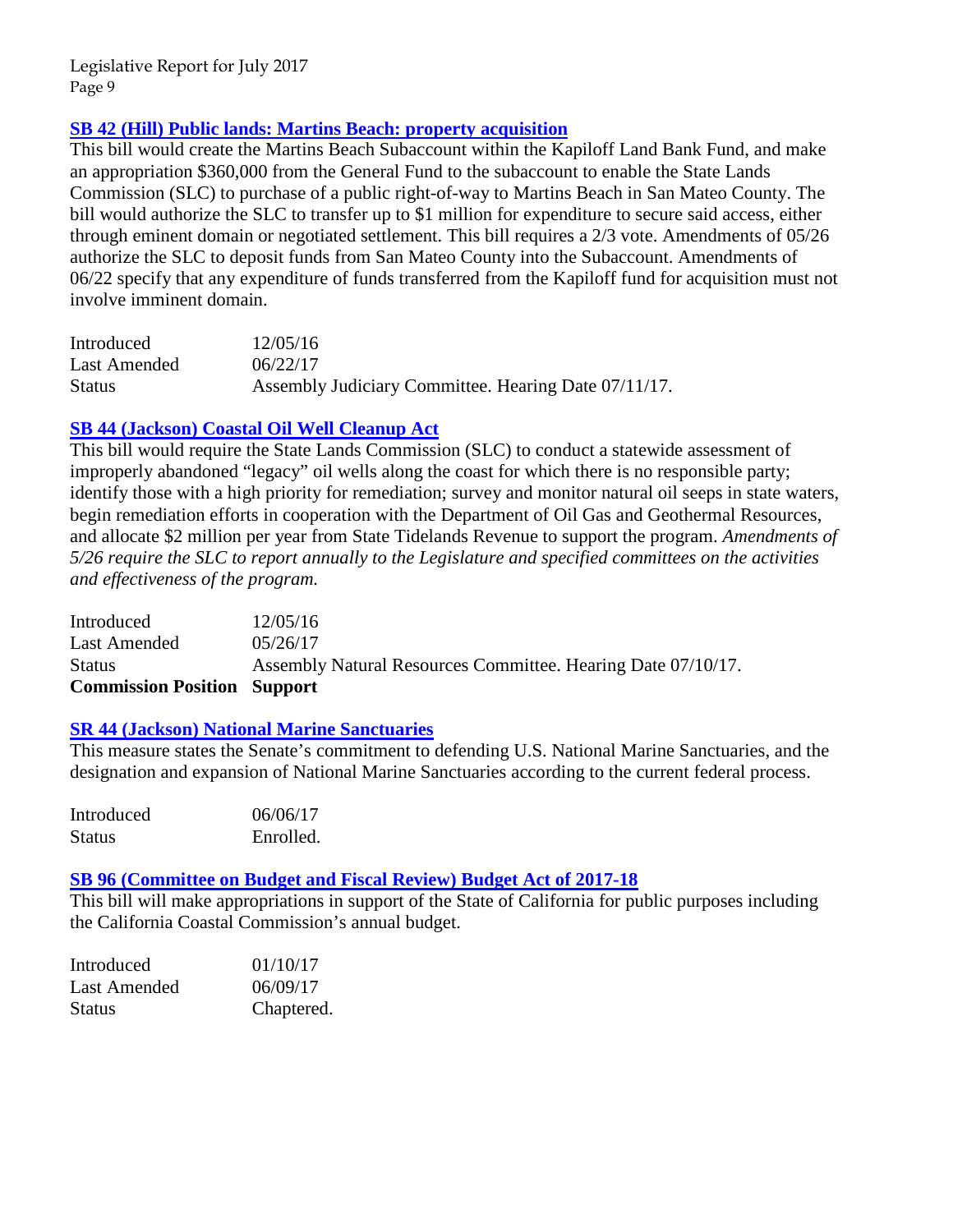## **[SB 188 \(Jackson\) State lands: leasing; oil and gas](http://leginfo.legislature.ca.gov/faces/billNavClient.xhtml?bill_id=201720180SB188)**

This bill would prohibit the State Lands Commission from entering into any new lease or other conveyance that authorizes the exploration, development or production of oil and natural gas on state tidelands. The bill would prohibit the commission from entering into any lease renewals, modifications or extensions that authorize the lessee to engage in new or additional exploration, development, or production of oil and natural gas. Amendments of 06/08 make minor, technical changes.

| Introduced    | 01/25/17                                                     |
|---------------|--------------------------------------------------------------|
| Last Amended  | 06/08/17                                                     |
| <b>Status</b> | Assembly Natural Resources Committee. Hearing Date 07/10/17. |

## **[SB 249 \(Allen\) Off-highway motor vehicle recreation](http://leginfo.legislature.ca.gov/faces/billNavClient.xhtml?bill_id=201720180SB249)**

This bill would extend the existing January 1, 2018 sunset of the Off-Highway Motor Vehicle Recreation Act of 2003 to January 1, 2023; require the department to update the 2008 Soil Conservation Guidelines and Standards; implement a monitoring program to better measure the conditions of habitat, wildlife, soils and vegetation; identify and protect sensitive natural, cultural and archeological resources, and make revisions to gasoline tax calculations and funding restrictions. *Amendments of 05/26 delete the requirement to form a science advisory team, adds reporting requirements to the Natural Resources Agency, requires the division to develop protocols and practices to assure management measures are met, and makes further revisions to the gas tax and other fee collections. Amendments of 06/26 delete the revisions to the Revenue and Tax Code, relating to revisions in gas tax collection and distribution.* 

Introduced 06/26/17 Status Assembly Water Parks and Wildlife Committee.

#### **[SB 290 \(Jackson\) Marine mammals and sea turtles: entanglement and stranding: emergency](http://leginfo.legislature.ca.gov/faces/billNavClient.xhtml?bill_id=201720180SB290)  [rescue services: grants](http://leginfo.legislature.ca.gov/faces/billNavClient.xhtml?bill_id=201720180SB290)**

This bill would require the Wildlife Health Center at UC Davis to provide grants to qualified organizations to respond to marine mammal or sea turtle entanglement or stranding events. *The May 1 amendments make changes to the Findings Section of the bill, eliminates the reference to the Sea Turtle Stranding and Salvage Network, and adds the Large Whale Entanglement Response Program as a "qualified organization."* 

| Introduced    | 02/09/17                           |
|---------------|------------------------------------|
| Last Amended  | 0.5/01/17                          |
| <b>Status</b> | Assembly Appropriations Committee. |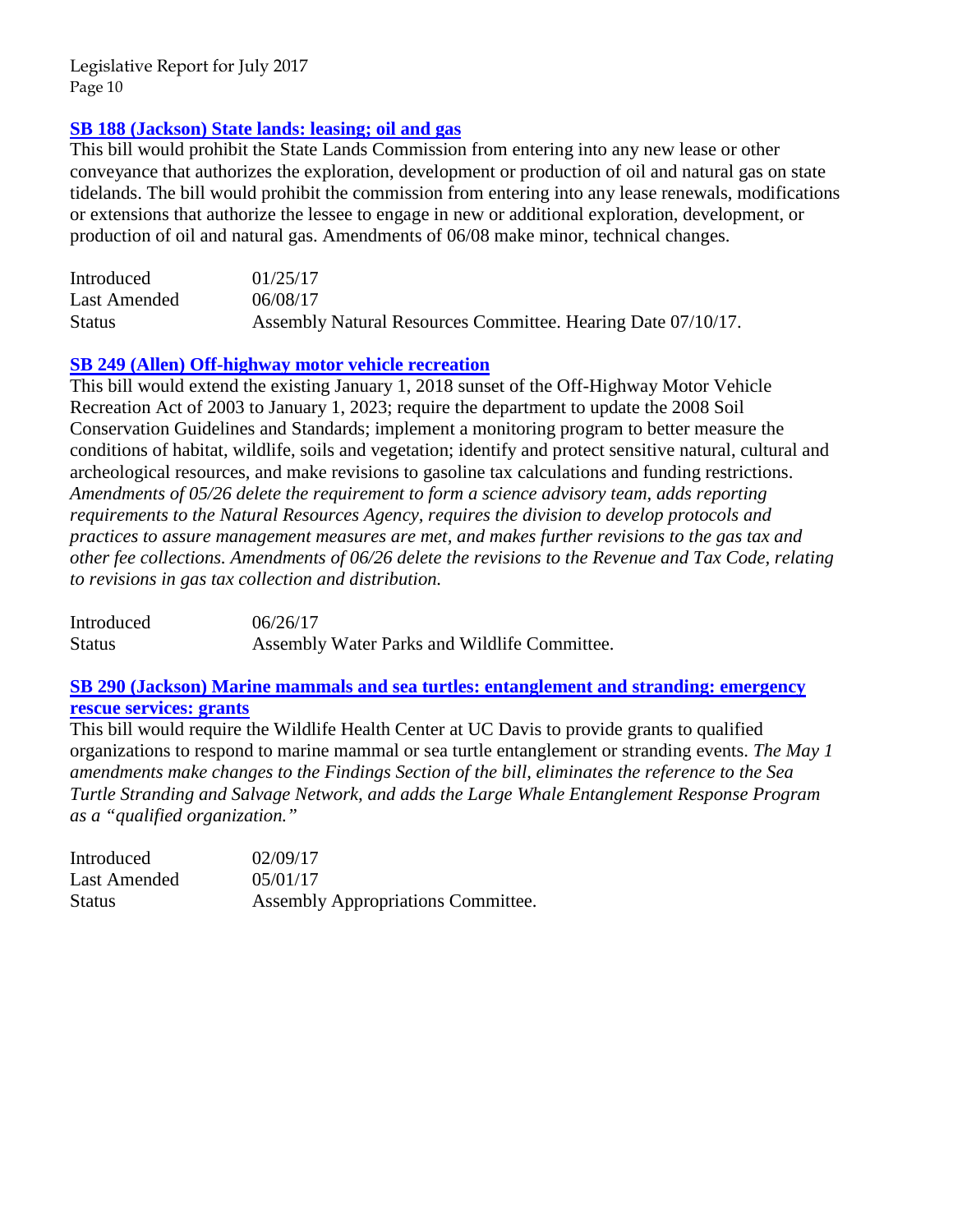## **[SB 386 \(Glazer\) State beaches and parks: smoking ban](http://leginfo.legislature.ca.gov/faces/billNavClient.xhtml?bill_id=201720180SB386)**

This bill would make it a civil misdemeanor to smoke cigars or cigarettes on state coastal beaches, punishable by fines up to \$250. The bill would authorize the State Parks Director to post signs regarding smoking restrictions, as well as to designate areas within a state park unit that is exempt from the ban. *Amendments of 06/28 would authorize the Director of Parks and Recreation to designate areas within state park units as exempt from the smoking ban.* 

| Introduced    | 02/14/17                                  |
|---------------|-------------------------------------------|
| Last Amended  | 06/28/17                                  |
| <b>Status</b> | <b>Assembly Appropriations Committee.</b> |

**[SB 503 \(Newman\) Personal income taxes: voluntary contributions: minimum contributions](http://leginfo.legislature.ca.gov/faces/billNavClient.xhtml?bill_id=201720180SB503)** 

In relevant part, his bill would set the minimum contribution level for all voluntary tax contributions, including the Coastal Commission's "Protect Our Coast and Ocean" fund, at \$0 for 2017. This will prevent any voluntary tax contribution fund from being dropped from the 2018 income tax returns for failure to meet the minimum contribution threshold. Due to an unanticipated change in personal income tax software, voluntary contributions are significantly lower for the 2016 tax year. This measure has an urgency clause, and would take effect immediately if enacted. *Amendments of 06/29 delete the provision related to minimum voluntary tax contribution levels. This language was amended into a Budget Trailer Bill (AB 111) and has already been enacted.* 

| <b>Commission Position: Support</b> |                                          |
|-------------------------------------|------------------------------------------|
| <b>Status</b>                       | Assembly Revenue and Taxation Committee. |
| Last Amended                        | 06/29/17                                 |
| Introduced                          | 02/16/17                                 |

#### **[SB 588 \(Hertzberg\) Marine resources and preservation](http://leginfo.legislature.ca.gov/faces/billTextClient.xhtml?bill_id=201720180SB588&search_keywords=coastal)**

This bill would substantially revise the Marine Resources Legacy Act (aka the "Rigs to Reefs" program) in the Fish and Game Code, related to the regulatory process of offshore oil and gas facilities conversion to artificial reefs. The bill designates the State Lands Commission as the lead agency for environmental review an under CEQA for an application to partially remove an offshore structure. The bill requires the Department to determine the cost savings of partial removal compared with full removal, as well as make the determination of whether partial removal provides a net environmental benefit. The bill includes consideration of greenhouse gas emissions as part of the analysis of net environmental benefit. The bill makes changes to the application process, and changes to the timing of the distribution of funds; requires the applicant to provide sufficient funds for all agencies to perform the responsibilities proscribed by the bill, and gives the Ocean Protection Council the responsibility of determining the appropriate weight to be given to adverse impacts to the marine environment versus greenhouse gas emissions. The bill would allow the first applicant to partially remove an offshore platform to pay startup and other costs associated with processing the application as determined by the department. *Amendments of 06/19 specify that only platforms located deeper than 100' are eligible.* 

| Introduced    | 02/17/17                                                     |
|---------------|--------------------------------------------------------------|
| Last Amended  | 06/19/17                                                     |
| <b>Status</b> | Assembly Natural Resources Committee. Hearing Date 07/10/17. |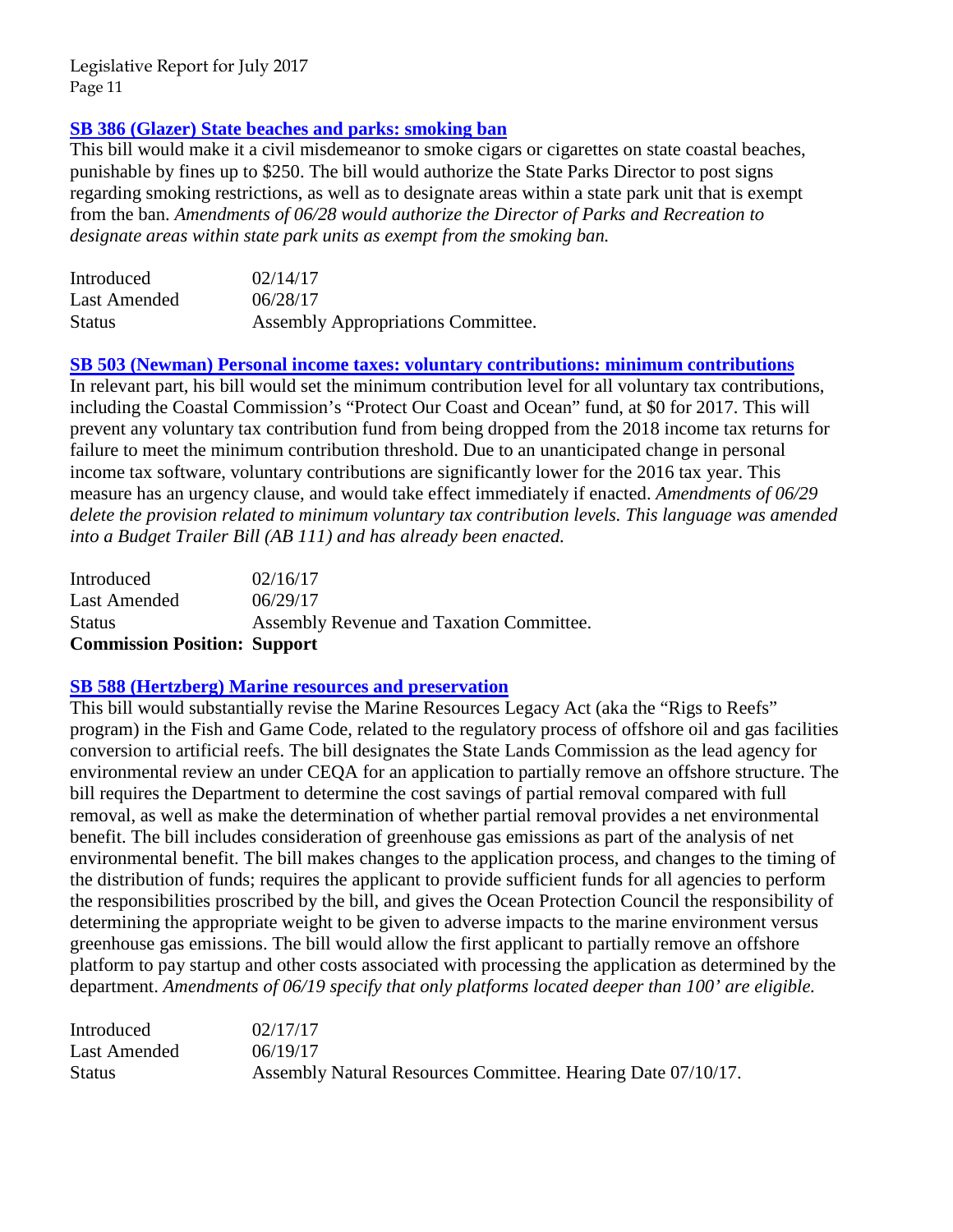## **CALIFORNIA COASTAL COMMISSION**

<span id="page-11-0"></span>45 FREMONT, SUITE 2000 SAN FRANCISCO, CA 94105- 2219 VOICE AND TDD (415) 904- 5200 FAX ( 415) 904- 5400



#### **BILL ANALYSIS [AB 1151 \(Gloria\)](http://leginfo.legislature.ca.gov/faces/billNavClient.xhtml?bill_id=201720180AB1151)**

As Amended 05/30/17

#### **RECOMMENDED MOTION**

*"I move the Commission support AB 1151, and I recommend a yes vote."*

#### **SUMMARY**

AB 1151 would amend the Fish and Game Code to make it unlawful to sell, trade or distribute fish or fish products in California that are not "vaquita friendly". Vaquita friendly products are those that are not caught with gill nets within the range of the critically endangered vaquita porpoise (*Phocoena sinus*). The bill would define the vaquita's range as anywhere vaquita are found in the wild, including the northern Gulf of California, Mexico above 30 degrees longitude.

#### **PURPOSE OF THE BILL**

The purpose of the bill is to encourage international efforts intended to prevent the extinction of this critically endangered porpoise species which is highly susceptible to mortality through gill net bycatch. The bill would direct the Department of Fish and Game to adopt regulations on or before January 1, 2019 to enforce the prohibition.

#### **EXISTING LAW**

The federal Marine Mammal Protection Act (MMPA) and the California Fish and Game Code generally prohibit the take of marine mammals. The Fish and Game Code also prohibits the sale or distribution of certain animal products harvested outside of California, such as shark fins, kangaroo meat and leather, and elephant ivory and rhinoceros horn.

The MMPA also implements the Convention on International Trade in Endangered Species (CITES) and allows the International Union for Conservation of Nature (IUCN) to list species for protection. In 1996, the IUCN listed the vaquita as critically endangered.

#### **PROGRAM BACKGROUND**

The vaquita is the world's smallest cetacean, averaging just 5' in length. It is also the world's most critically endangered marine mammal. Their numbers have dropped 95% in the last 25 years, with the current population estimated at fewer than 30 individuals. Their extremely small range in Mexico is limited to the northern portions of the Gulf of California above 30 degrees longitude.

Because of their small size, vaquita are vulnerable to entanglement in gill nets. The vaquita itself has no commercial value. Its decline is attributed to the number of individuals killed as bycatch associated with other target species.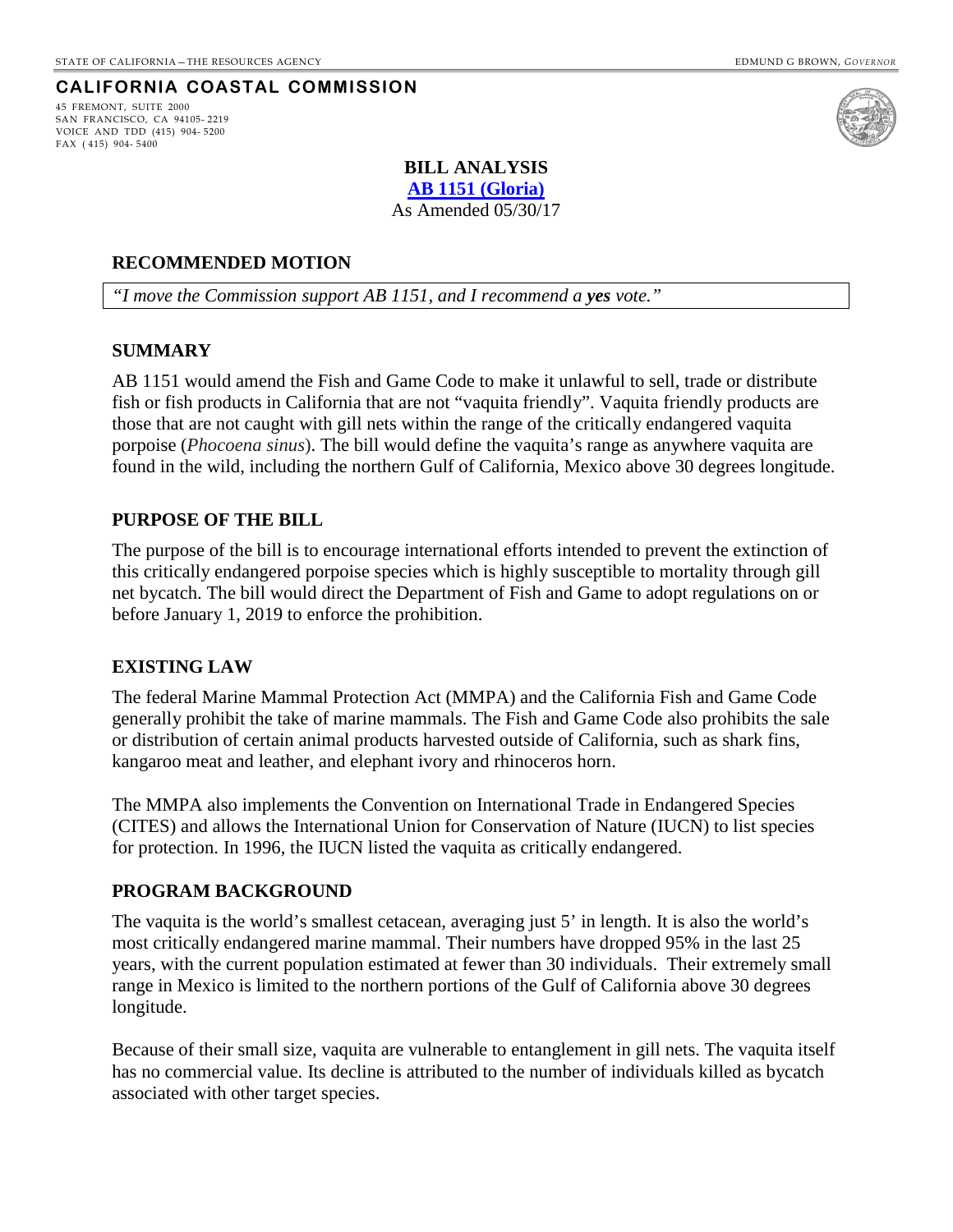Although the Mexican government has imposed bans on most types of gillnets within the vaquita's range, and instituted anti-poaching measures on land, sea and air, the corvina *(Cynoscion othonopterus)* gill net fishery is still authorized in the area where vaquita live. These nets were initially determined to pose no risk for vaquita due to their size and method of use. However, their continued use has made enforcement of the broader gill net ban more difficult, and enabled the continuation of the undesirable activities, including the much more lucrative and illegal totoaba *(Totoaba macdonaldi)* fishery. These protected, endangered fish are highly sought after by poachers for their swim bladders, which can sell for as much as \$25,000 per pound in Asia.

The IUCN has determined that exempting the corvina fishery from the Upper Gulf gill net ban is enabling the continuation of illegal totoaba fishing to the detriment of the vaquita population. In November 2016, the IUCN stated that the corvina gill net fishery is "being used to disguise illegal totoaba fishing", and called for a revocation of the corvina exemption. The Society of Marine Mammalogy (SMM) reports that despite the general gill net ban over the last two years, gill nets have still been commonly deployed in the closed area, and the population has dropped by 50%, from 60 to 30 individuals. Dead vaquitas continue to be recovered with clear evidence of net entanglement. The international scientific community concerned with cetacean conservation and marine conservation groups around the world have backed the Comite Internacional para le Recuperacion de la Vaquita (CIRVA) in calling for a complete ban on gill nets within the vaquita's range as essential in order to save the species from extinction.

## **ANALYSIS**

Both the vaquita and the totoaba are endemic to the Gulf of Mexico. The totoaba migrate in a specific "clockwise" pattern throughout the Gulf, and spawn in the Colorado River Delta in late spring. The vaquita's range is limited to the northern reaches of the Gulf, in an area approximately one quarter the size of metropolitan Los Angeles.

In 2004, the US Commission on Ocean Policy identified bycatch as the greatest global threat to cetaceans. Marine researchers estimate that more than 300,000 whales, dolphins and porpoises are killed by fishing gear every year. Because the vaquita's range is so limited, its population numbers are so low, and its range coincides with an extremely lucrative gill net fishery, the effect of indirect bycatch is intensified on this critically endangered species.

Under a recently announced partnership agreement between the Leonardo DiCaprio Foundation, the Carlos Slim Foundation, the World Wildlife Fund and the President of Mexico, the country has agreed to transition toward new fishing gear and techniques which will allow local fishers to resume legal, sustainable fishing alternatives to gill nets that reduce bycatch, including vaquita.

In addition, the U.S. and Mexican Governments, ocean advocates, philanthropic organizations, and some US importers are working toward developing a "Vaquita Friendly" certification program, similar to the highly successful "Dolphin Safe" tuna certification that led to modifications in the "purse sein" nets used for catching tuna. This could create a more lucrative market for sustainably harvested corvina, while raising public awareness at the same time.